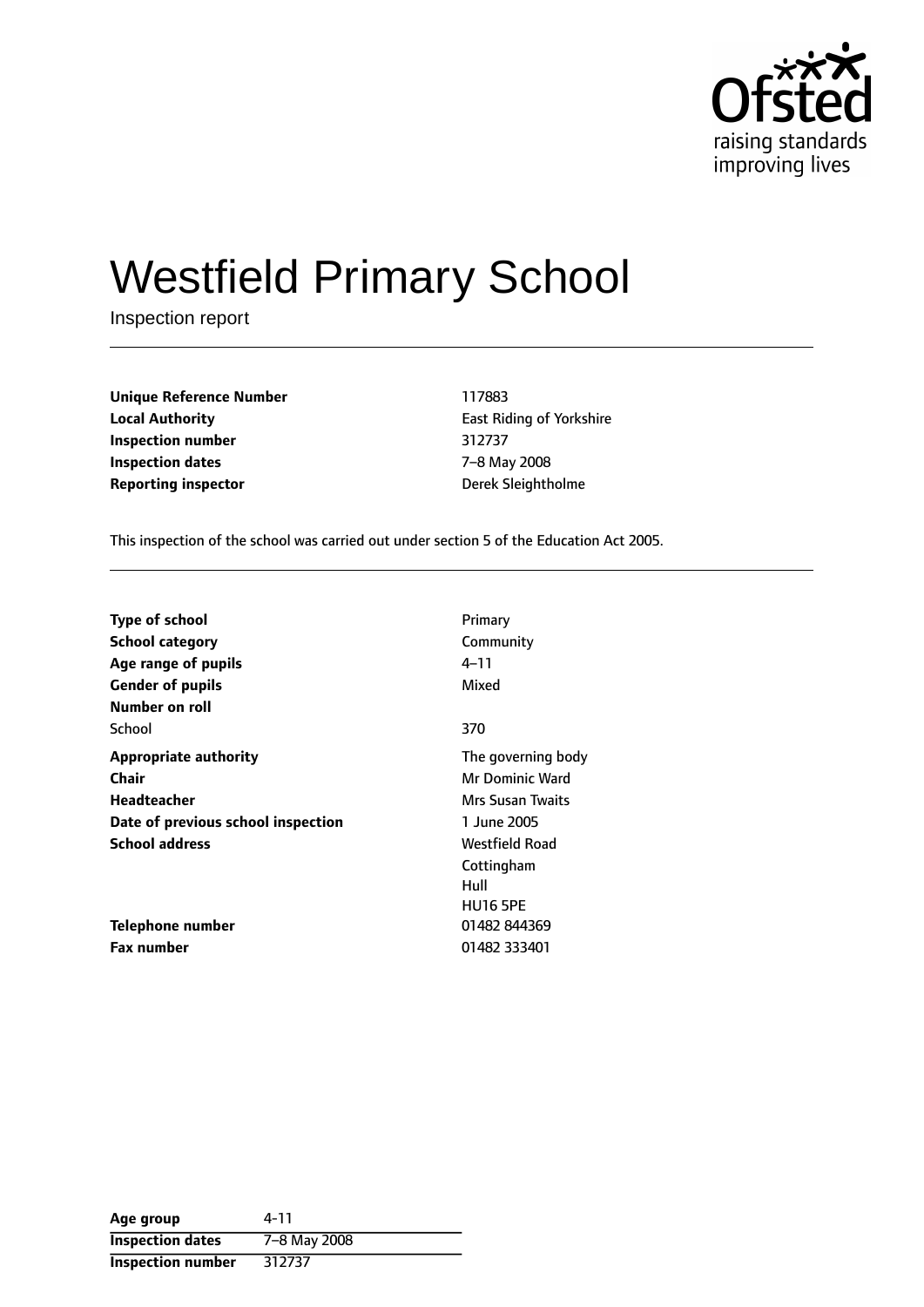.

© Crown copyright 2008

#### Website: www.ofsted.gov.uk

This document may be reproduced in whole or in part for non-commercial educational purposes, provided that the information quoted is reproduced without adaptation and the source and date of publication are stated.

Further copies of this report are obtainable from the school. Under the Education Act 2005, the school must provide a copy of this report free of charge to certain categories of people. A charge not exceeding the full cost of reproduction may be made for any other copies supplied.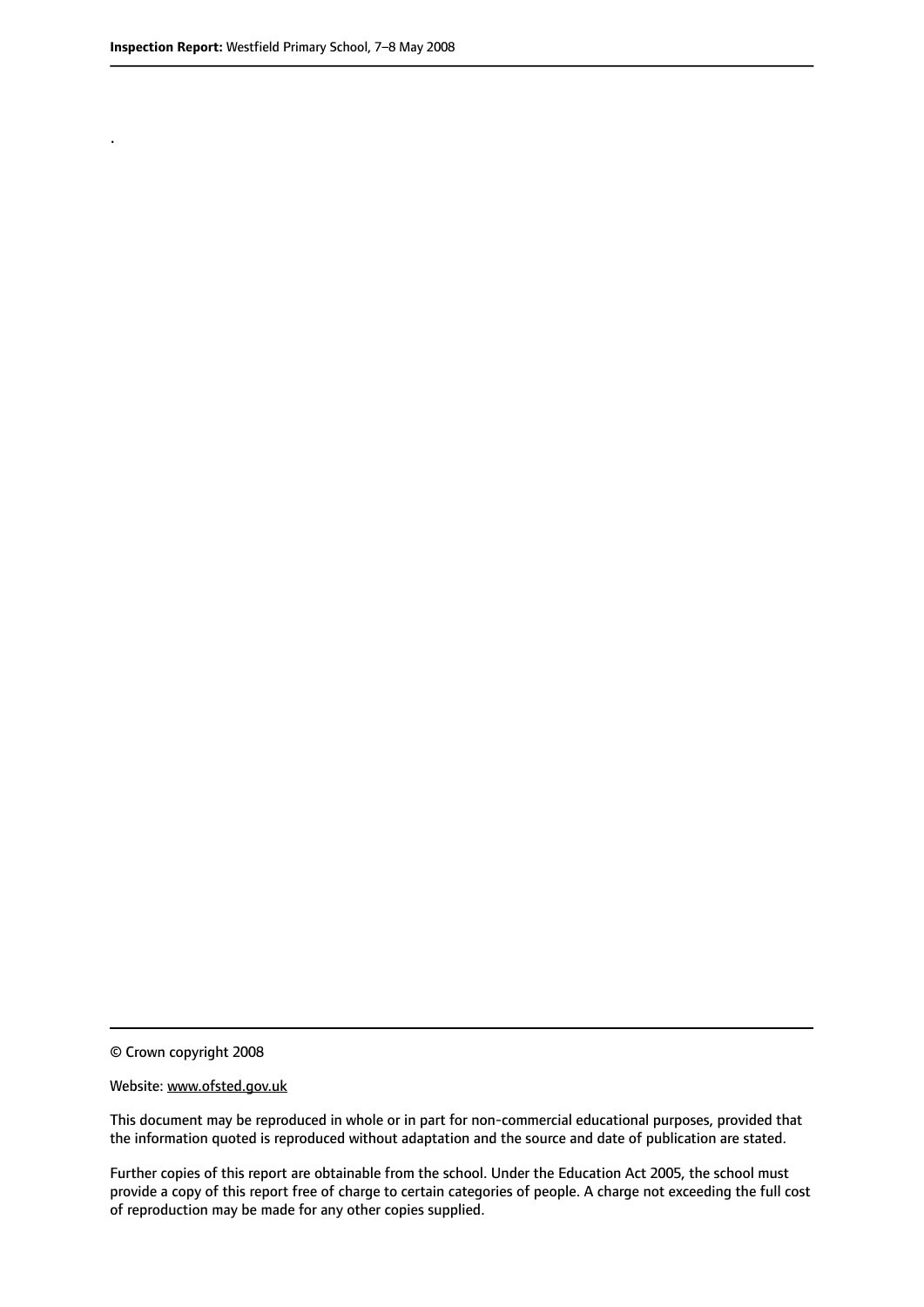# **Introduction**

The inspection was carried out by three Additional Inspectors.

#### **Description of the school**

This is a large primary school. The number of pupils on roll is rising as a result of parental choice. Most pupils are from White British backgrounds. The percentage of pupils eligible for free school meals is below average, so too is the number of pupils at an early stage of acquiring English. The percentage of pupils with learning difficulties and/or disabilities is average. In the past two years a higher than average proportion of pupils has been admitted to the school during in the school year, mostly into Years 2, 3, 4 and 6.

#### **Key for inspection grades**

| Outstanding  |
|--------------|
| Good         |
| Satisfactory |
| Inadequate   |
|              |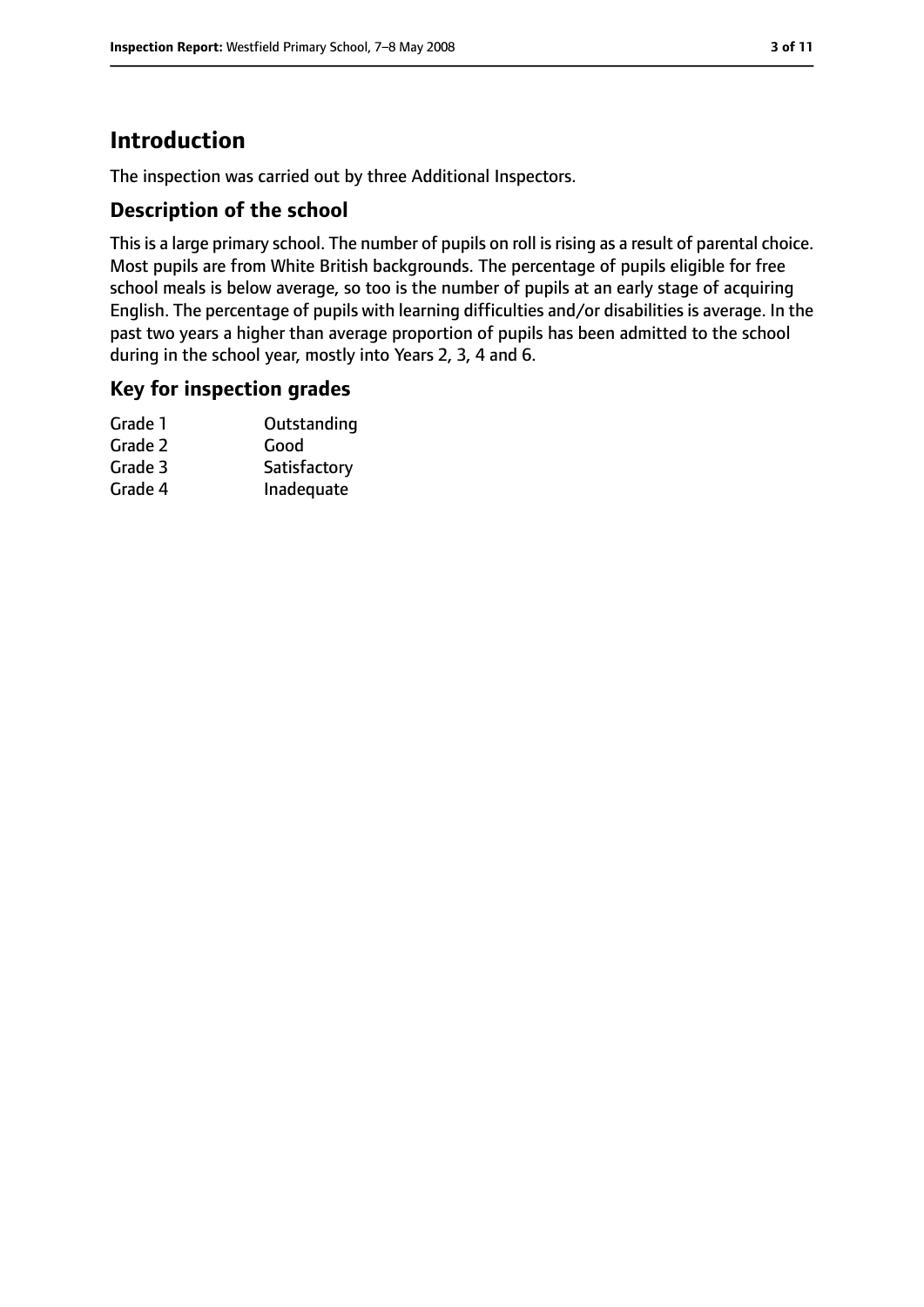# **Overall effectiveness of the school**

#### **Grade: 2**

This is a good school with some features which are outstanding. Pupils' personal development and well-being, the curriculum, care, support and guidance and leadership and management are excellent. 'My child is very happy and doing very well', is a typical comment that reflects parents' high regard for the school. The headteacher works resolutely with senior leaders and governors to set clear priorities for the school's development. Together they have made considerable progress towards implementing the vision of Westfield as 'a school where it really does matter that every child achieves their full potential'.

Pupils love coming to school and their attendance is well above average. They proudly show visitors around. They enthusiastically accept responsibilitiessuch asschool councillors, members of the environmental team or 'Playground Pals'. They feel safe because they benefit from high quality care and support. Their enthusiasm for music has led to high standards in this subject and helped the school secure success in festivals. Pupils know why it is important to be fit and healthy. They form excellent relationships, enjoy taking responsibility and behave well. Pupils' success in acquiring basic skills and involvement in enterprise prepares them well for their future lives.

Pupils make good progress and at times it is outstanding. All pupils benefit from an innovative and effective teaching and learning strategy devised by school leaders, 'success, pace, involvement, challenge and excitement' (SPICE). This has been crucial in helping to raise standards and improve achievement. Pupils' achievement is good. Standards at the end of Key Stages 1 and 2 are above average. However, those pupils capable of reaching higher standards do not attain these consistently across subjects.

Teaching is good and some lessons are outstanding. Pupils are becoming increasingly confident as independent learners and are developing the skills of assessing their own progress. The curriculum is outstanding with appealing activities that motivate pupils towards learning. It is enriched very well through the teaching of a modern language, a strong personal and social education programme and extra-curricular activities.

Leadership, management and governance are outstanding. Working together and with a strong sense of teamwork, school leaders have an unwavering focus on raising standards and pupils' personal development. Exemplary monitoring is a strong feature of the school's quality assurance procedures. It provides school leaders with an accurate picture of the school and has contributed directly to rapid improvement in achievement. The school provides good value for money.

#### **Effectiveness of the Foundation Stage**

#### **Grade: 2**

Provision is good. Most children enter the Reception year with skills and abilities that are typical for their age. A significant minority of children start with lower levels of speech, language and mathematical skills. The good ethos of both classes provides a positive climate for learning. Children are well settled and secure because there are clearly established day-to-day systems for their care. Teaching is good. Consequently children make good progress. By the end of Reception most have met the nationally expected goals.

There is a good balance between activities led by adults and those that children choose for themselves. The good curriculum ensures children learn quickly, for example, about capacity. Teaching is purposeful, questions challenge children's thinking skills and practical learning is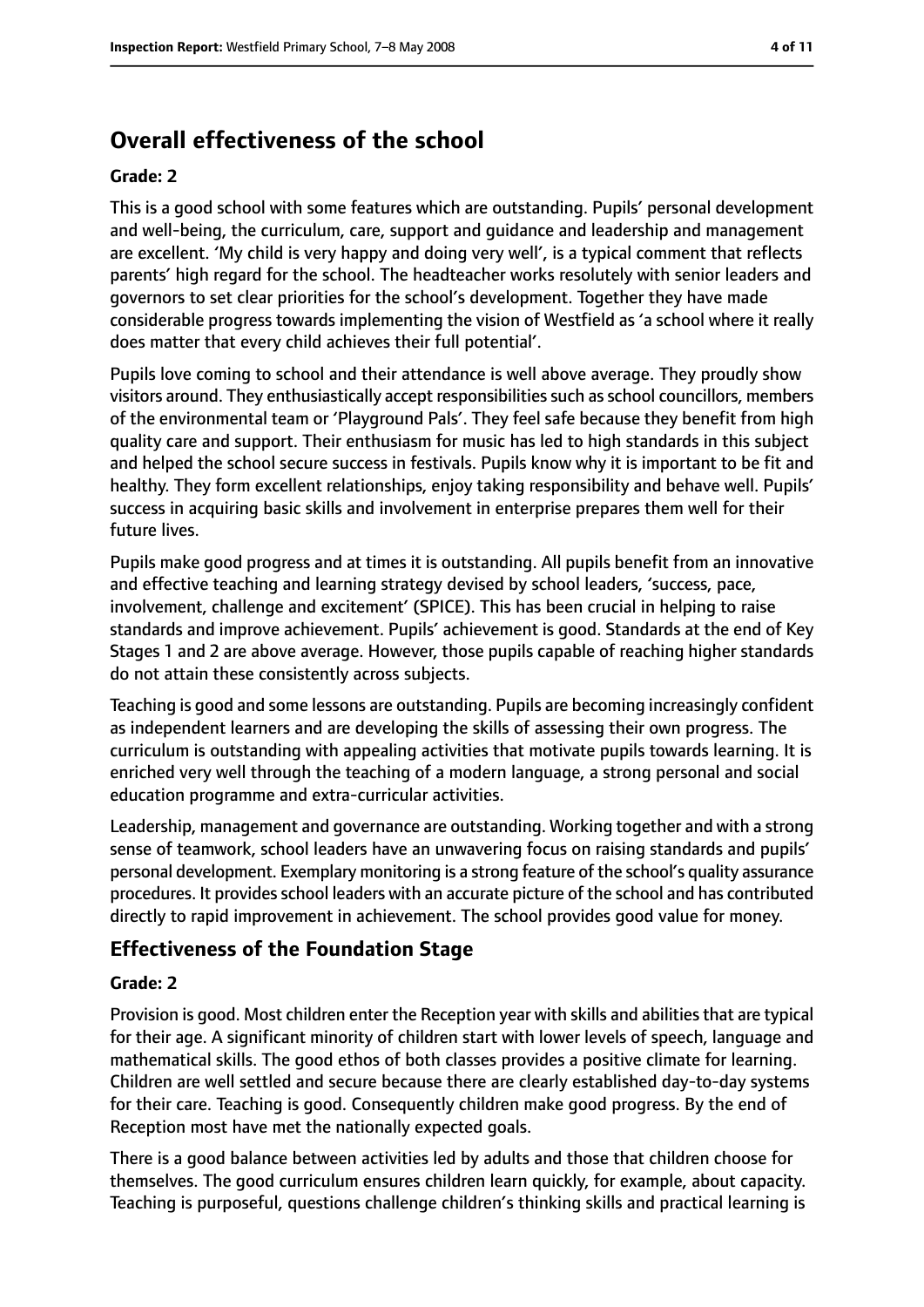supported by stimulating resources. Children become absorbed in learning through play, acting the characters from the story of the three bears, or observing tadpoles through a magnifying glass.

Leadership is good. Staff are knowledgeable, well trained and work well as a team. Assessment is undertaken methodically and provides a clear picture of the actions needed to further advance children's learning. Effective arrangements ensure a smooth transition for children from nursery settings into the Reception year and on transfer into Year 1.

#### **What the school should do to improve further**

■ Ensure that more able pupils attain high standards more consistently across subjects.

# **Achievement and standards**

#### **Grade: 2**

Achievement is good. Pupils make good progress from their starting points in Year 1 and reach above average standards by the end of Year 2 in reading, writing and mathematics. They continue to make good progress in Years 3 to 6. Pupils currently in Year 6 are achieving above average standards compared to the average standards they attained at the end of Year 2. Standards in the 2007 national tests in Year 6 were above average in English and mathematics. Pupils made very good progress in science and reached exceptionally high standards.

Parents of pupils joining the school mid-year are delighted with how their children settle quickly and often make rapid progress. Pupils with learning difficulties and/or disabilities make good progress because they benefit from sensitive support and encouragement provided by skilled assistants. In 2007, some of these pupils made very good progress and reached standards higher than their respective group nationally.

The improvement in standards and increase in the pace of progress reflects the relentless focus by school leaders on raising standards by successfully implementing the SPICE initiative. The school has not ensured consistency across subjects in the proportion of pupils reaching the higher standards in Year 2 and Year 6.

# **Personal development and well-being**

#### **Grade: 1**

Pupils' personal development and well-being, and their spiritual, moral, social and cultural development are outstanding. Pupils are reflective; in assemblies they think about care for the planet and ways in which they can play an active role in preservation. Pupils value the work of the school conservation group. One commented, 'the Green Team has a big influence on our school'. Being healthy is important to pupils. They value exercise and adopt healthy lifestyles.

Pupils are courteous and friendly. They know they can turn to an adult for advice or quickly find a friendly 'Playground Pal'. They feel safe 'because we don't have bullies at our school'. Pupils really enjoy coming to this school, they arrive promptly and their attendance is well above average. They love the activities, work hard, approach learning positively and behave well.

Pupils' contribution as school councillors is impressive and they feel valued. One said, 'children in our school have a voice for what we want and we like that'. They successfully fund raise for worthy causes and have an excellent reputation for singing in public settings. Year 6 pupils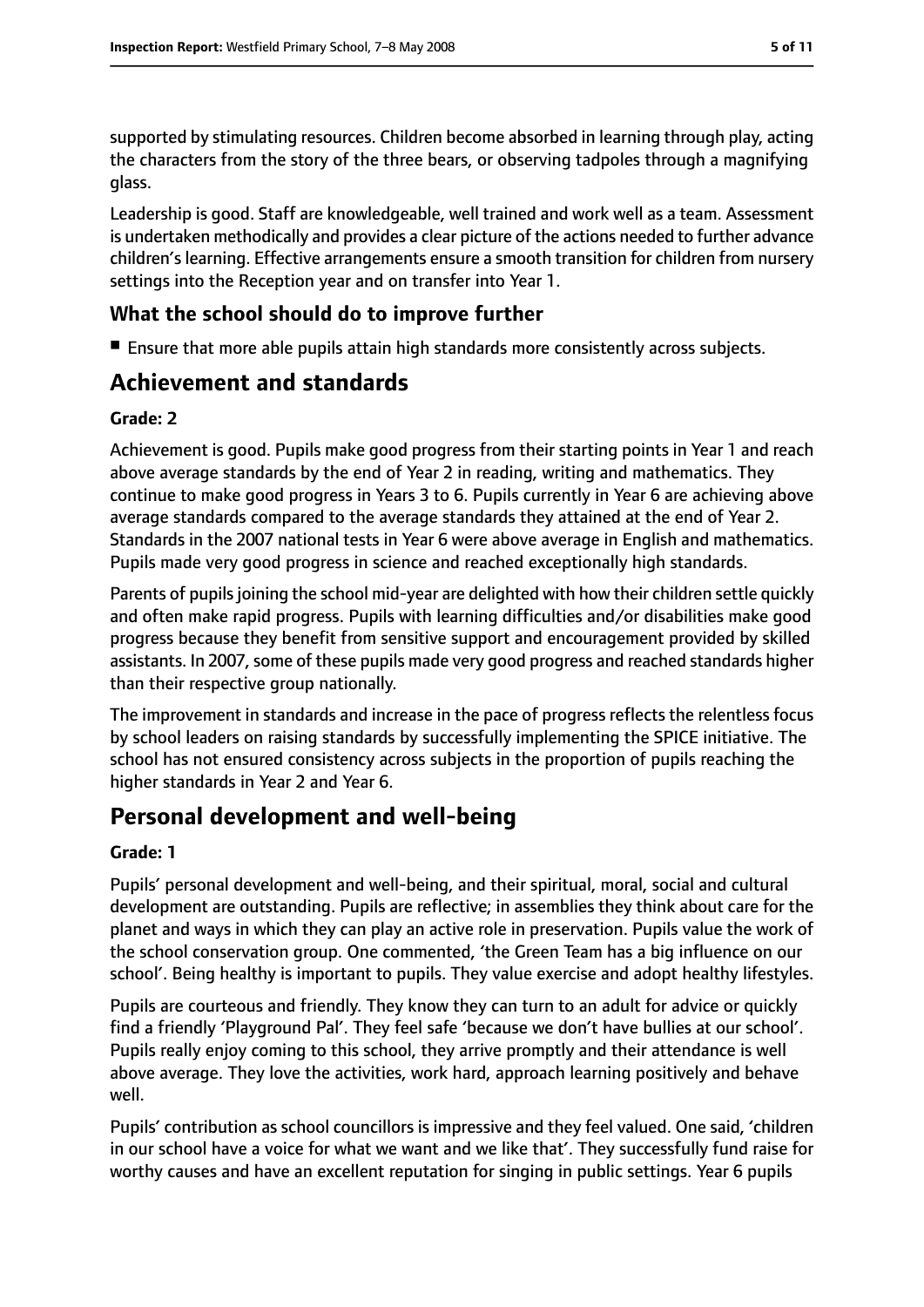practised the office skills associated with running an estate agency in the 2007 business skills challenge. These experiences help them to cope well with life ahead.

# **Quality of provision**

#### **Teaching and learning**

#### **Grade: 2**

Teaching and learning are good; some lessons are outstanding. Features identified in the school's SPICE policy underpin lesson planning. This ensures that most lessons are challenging, motivate pupils well and fully engage them in an interesting and stimulating range of active learning experiences. In one outstanding example, through highly relevant questioning, pupils were challenged to carefully analyse a poem with a wartime setting. Their collaboration through excellent teamwork was typical of the way the learning in these most successful lessons contributes well to pupils' personal development. Not all the teaching is of this quality. Occasionally the pace of learning is allowed to slacken with pupils allowed to drift off task.

The quality of learning is enhanced by positive classroom relationships, mutual respect and good behaviour of pupils. They remain focused on tasks even when not directly supervised by the teacher. Teachers make sure that pupils know exactly what they are expected to learn in each lesson and pupils frequently evaluate their own progress. Marking is regular and supportive. It informs pupils clearly of what they achieve and what they need to do to improve.

#### **Curriculum and other activities**

#### **Grade: 1**

The school provides an outstanding range of curriculum experiences including theme days. They are particularly effective in contributing to pupils' outstanding personal development. Recent changes to the way in which the curriculum is taught through topics and themes ensures pupils' progress in literacy and numeracy is at least good and simultaneously provides valuable learning in other subjects. An excellent history study unit on the Second World War provides pupils with opportunities to improve literacy skills through drama from that period. The brilliant resources, including authentic music, set the tone and pupils particularly enjoyed learning wartime dances from that period.

Extra-curricular provision is strong. Many pupils take part in an outstanding programme of music and drama. The use of specialist teaching for sport and French enriches learning. In response to parents' wishes for additional extra curricular sport the school has firm plans to improve this provision even further. Very productive links with outside agencies provide pupils with hands-on experience of computer-aided design in engineering.

#### **Care, guidance and support**

#### **Grade: 1**

Care, support and guidance provided are outstanding. The school has a robust approach to safeguarding, child protection and risk assessments. Arrangements meet requirements. There is very good provision for the most vulnerable pupils. An exceptional feature is the way their needs are recognised quickly and the rapid response that follows. A non-teaching special educational needs manager plays a central role in organising very effective support. This includes nurture groups, personal support in lessons, or specialist input through the very good links the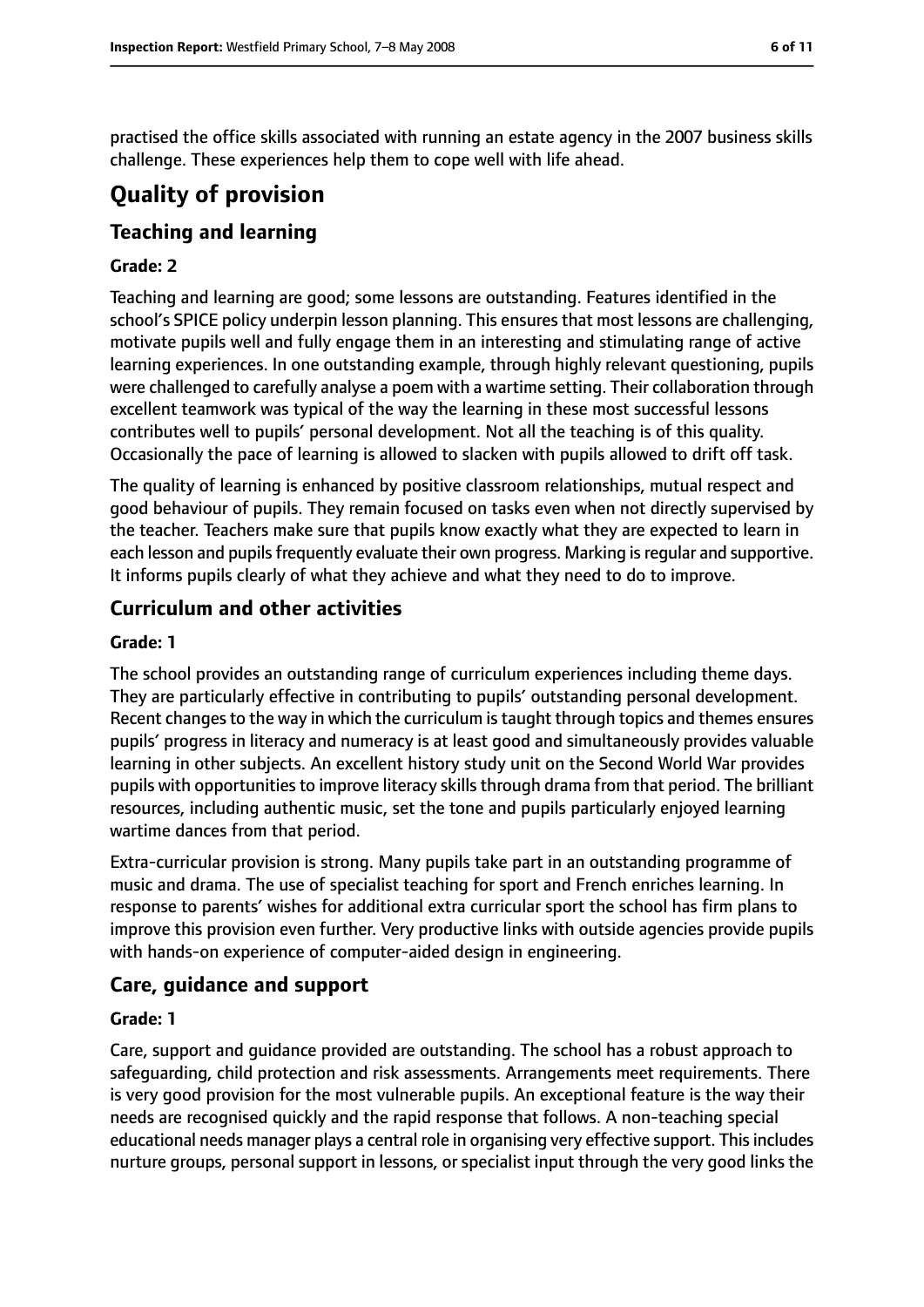school has with external agencies. The effectiveness of this provision is reflected in the often better than expected academic progress that some of these pupils make.

Tracking of pupils' progress is exemplary. Formal scheduled meetings review the progress of every pupil. Professional discussions and consultations with parents ensure that the targets set are clearly understood by all and support learning effectively. Challenging targets are set on the assumption that pupils will make faster progress than that expected nationally. Pupils receive very good guidance on simple steps that will help them to improve. Good transition arrangements help Year 6 pupils prepare for transfer to the next stage in their education.

## **Leadership and management**

#### **Grade: 1**

Leadership, management and governance are outstanding. The headteacher provides very focused leadership and leads a strong team of highly effective managers. Since the previous inspection the high quality of input by senior leaders and governors has helped ensure rapidly improving standards, outstanding personal development, an excellent curriculum and high quality care, support and guidance.

Well structured monitoring draws on the expertise of subject leaders, senior staff and governors. It has led to very clear evaluation of the impact of actions taken and the identification of the correct priorities in raising achievement. Accurate analysis of national assessments recognises the need to raise the achievement of more able pupils in some subjects. Governors provide excellent support and hold the school to account very effectively. They have carried out a rigorous series of monitoring activities, including seeking the views of parents, to evaluate the influence of the school's recently developed teaching and learning policy on pupils. Their commitment to the annual conference for teachers and governors provides an excellent opportunity for all to focus on school improvement and evaluation of progress made. Leaders are ambitious for further success setting challenging targets, for example by currently working towards Artsmark status. The school has advanced very well since the previous inspection and has excellent capacity for further improvement.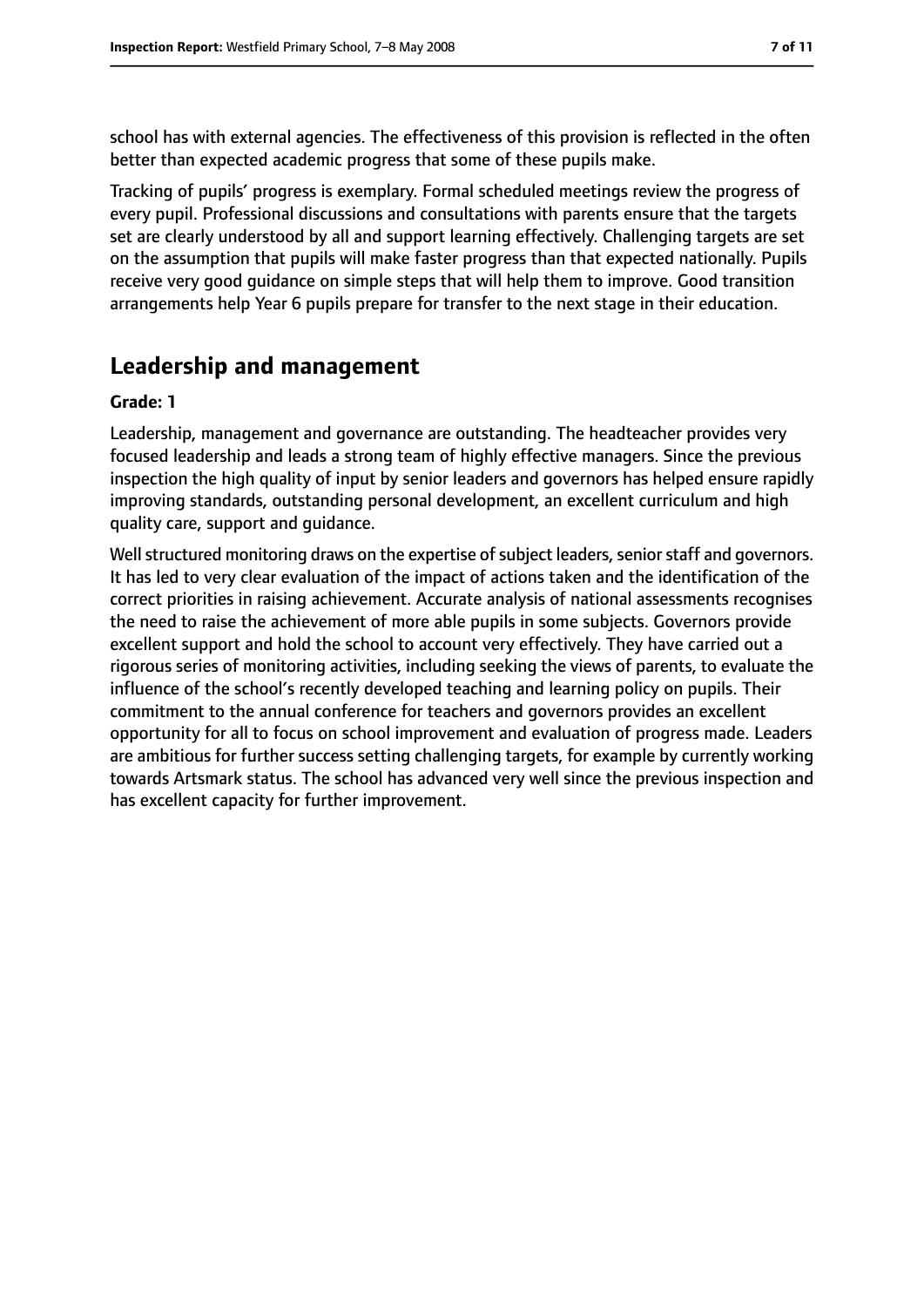**Any complaints about the inspection or the report should be made following the procedures set out in the guidance 'Complaints about school inspection', which is available from Ofsted's website: www.ofsted.gov.uk.**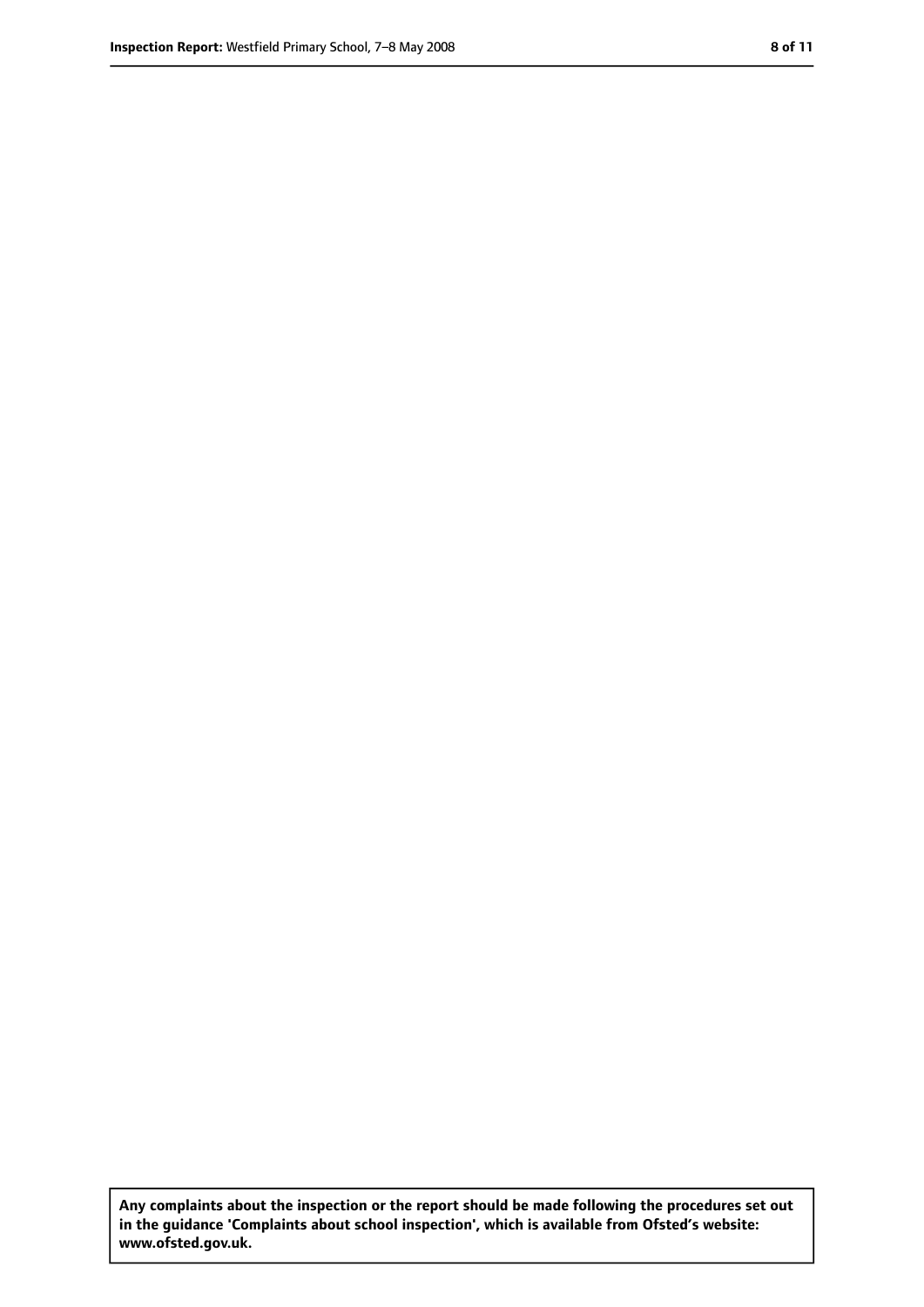#### **Annex A**

# **Inspection judgements**

| $^{\backprime}$ Key to judgements: grade 1 is outstanding, grade 2 good, grade 3 satisfactory, and | <b>School</b>  |
|----------------------------------------------------------------------------------------------------|----------------|
| arade 4 inadequate                                                                                 | <b>Overall</b> |

#### **Overall effectiveness**

| How effective, efficient and inclusive is the provision of education, integrated<br>care and any extended services in meeting the needs of learners? |     |
|------------------------------------------------------------------------------------------------------------------------------------------------------|-----|
| Effective steps have been taken to promote improvement since the last<br>inspection                                                                  | Yes |
| How well does the school work in partnership with others to promote learners'<br>well-being?                                                         |     |
| The effectiveness of the Foundation Stage                                                                                                            |     |
| The capacity to make any necessary improvements                                                                                                      |     |

#### **Achievement and standards**

| How well do learners achieve?                                                                               |  |
|-------------------------------------------------------------------------------------------------------------|--|
| The standards <sup>1</sup> reached by learners                                                              |  |
| How well learners make progress, taking account of any significant variations between<br>groups of learners |  |
| How well learners with learning difficulties and disabilities make progress                                 |  |

#### **Personal development and well-being**

| How good is the overall personal development and well-being of the<br>learners?                                  |  |
|------------------------------------------------------------------------------------------------------------------|--|
| The extent of learners' spiritual, moral, social and cultural development                                        |  |
| The extent to which learners adopt healthy lifestyles                                                            |  |
| The extent to which learners adopt safe practices                                                                |  |
| How well learners enjoy their education                                                                          |  |
| The attendance of learners                                                                                       |  |
| The behaviour of learners                                                                                        |  |
| The extent to which learners make a positive contribution to the community                                       |  |
| How well learners develop workplace and other skills that will contribute to<br>their future economic well-being |  |

#### **The quality of provision**

| How effective are teaching and learning in meeting the full range of the<br>learners' needs?          |  |
|-------------------------------------------------------------------------------------------------------|--|
| How well do the curriculum and other activities meet the range of needs<br>and interests of learners? |  |
| How well are learners cared for, quided and supported?                                                |  |

 $^1$  Grade 1 - Exceptionally and consistently high; Grade 2 - Generally above average with none significantly below average; Grade 3 - Broadly average to below average; Grade 4 - Exceptionally low.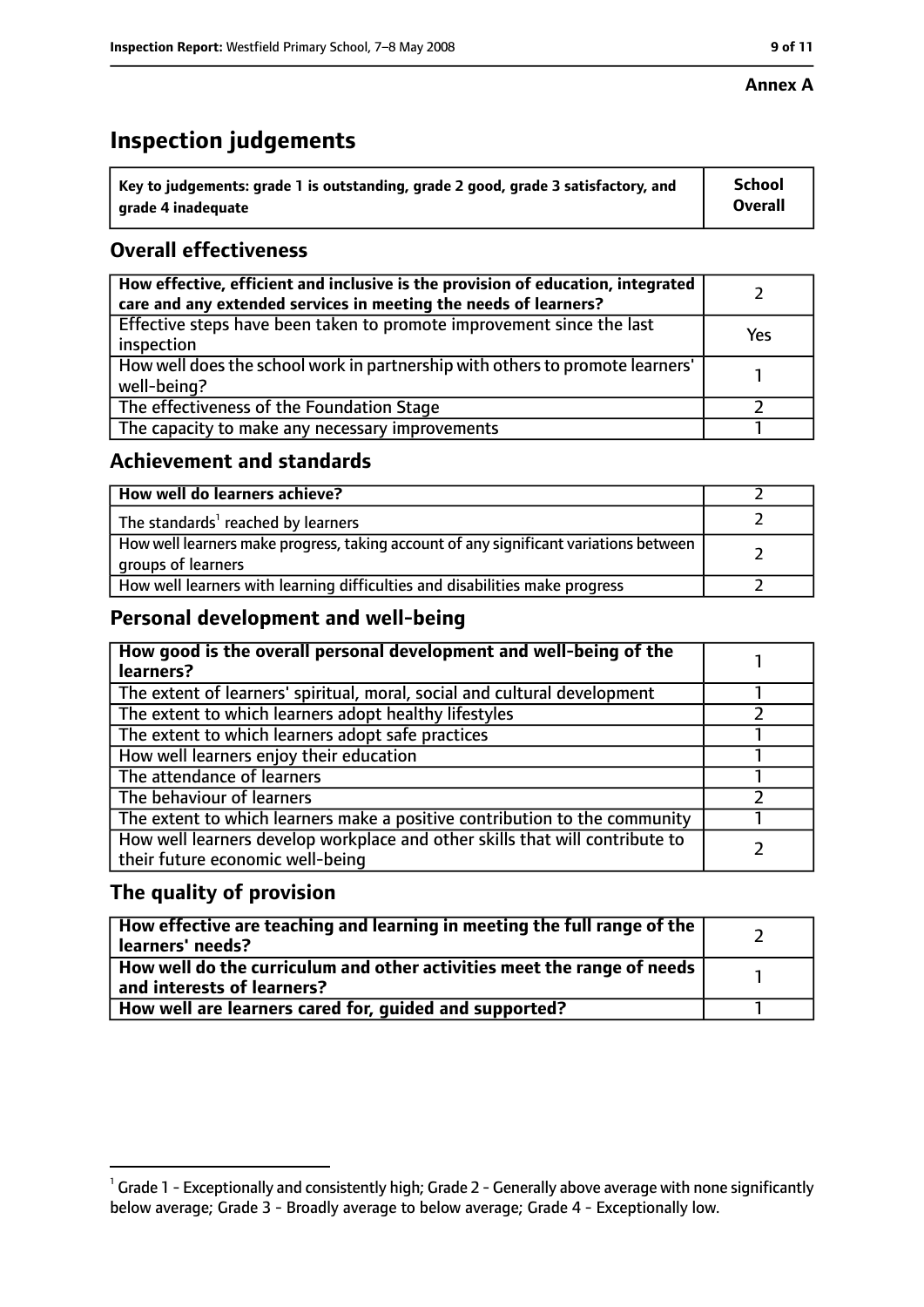# **Annex A**

# **Leadership and management**

| How effective are leadership and management in raising achievement<br>and supporting all learners?                                              |           |
|-------------------------------------------------------------------------------------------------------------------------------------------------|-----------|
| How effectively leaders and managers at all levels set clear direction leading<br>to improvement and promote high quality of care and education |           |
| How effectively leaders and managers use challenging targets to raise standards                                                                 |           |
| The effectiveness of the school's self-evaluation                                                                                               |           |
| How well equality of opportunity is promoted and discrimination tackled so<br>that all learners achieve as well as they can                     |           |
| How effectively and efficiently resources, including staff, are deployed to<br>achieve value for money                                          |           |
| The extent to which governors and other supervisory boards discharge their<br>responsibilities                                                  |           |
| Do procedures for safequarding learners meet current government<br>requirements?                                                                | Yes       |
| Does this school require special measures?                                                                                                      | <b>No</b> |
| Does this school require a notice to improve?                                                                                                   | No        |